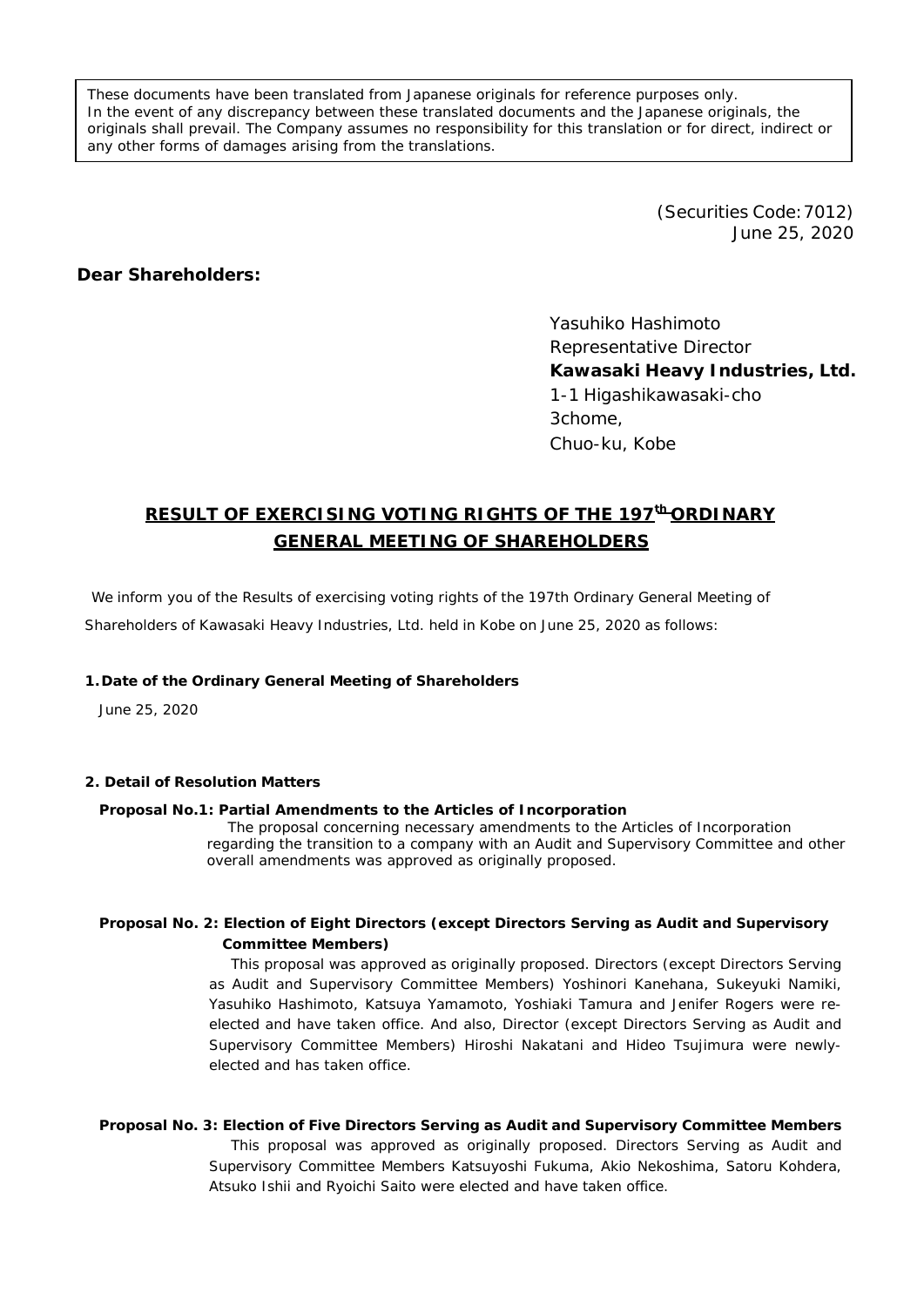## **Proposal No. 4: Election of One Director Serving as Substitute Audit and Supervisory Committee Member**

This proposal was approved as originally proposed. Director Serving as Substitute Audit and Supervisory Committee Member Susumu Tsukui was elected.

### **Proposal No. 5: Determination of Remuneration Amount for Directors (except Directors Serving as Audit and Supervisory Committee Members)**

This proposal was approved as originally proposed. The remuneration amount for directors (except Directors Serving as Audit and Supervisory Committee Members) was set at ¥800 million or less per year.

## **Proposal No. 6: Determination of Remuneration Amount for Directors Serving as Audit and Supervisory Committee Members**

This proposal was approved as originally proposed. The remuneration amount for Directors serving as Audit and Supervisory Committee Members was set at ¥120 million or less per year.

# **3.Number of voting rights declaring for, against, or abstention concerning the resolution matters, requirements for passing the resolution matters, and results of voting on the resolution matters**

| <b>Resolution Matters</b> | For       | Against | Abstention | Approval<br>Requirements | <b>Resolution Results</b><br>and Approval Rate (%)<br>(Note 4) |
|---------------------------|-----------|---------|------------|--------------------------|----------------------------------------------------------------|
| Proposal No. 1            | 1,216,950 | 16,502  | 346        | (Note 1)                 | Approved (98.44)                                               |
| Proposal No. 2            |           |         |            |                          |                                                                |
| Yoshinori Kanehana        | 1,216,226 | 14,909  | 2,689      | (Note 2)                 | Approved (98.38)                                               |
| Sukeyuki Namiki           | 1,218,780 | 12,412  | 2,632      |                          | Approved (98.59)                                               |
| Yasuhiko Hashimoto        | 1,218,690 | 12,500  | 2,632      |                          | Approved (98.58)                                               |
| Katsuya Yamamoto          | 1,217,551 | 13,641  | 2,632      |                          | Approved (98.49)                                               |
| Hiroshi Nakatani          | 1,218,906 | 12,286  | 2,632      |                          | Approved (98.60)                                               |
| Yoshiaki Tamura           | 1,225,592 | 7,886   | 346        |                          | Approved (99.14)                                               |
| Jenifer Rogers            | 1,224,864 | 8,614   | 346        |                          | Approved (99.08)                                               |
| Hideo Tsujimura           | 1,225,420 | 8,058   | 346        |                          | Approved (99.12)                                               |
| Proposal No. 3            |           |         |            |                          |                                                                |
| Katsuyoshi Fukuma         | 1,197,560 | 33,640  | 2,632      | (Note 2)                 | Approved (96.87)                                               |
| Akio Nekoshima            | 1,197,344 | 33,856  | 2,632      |                          | Approved (96.85)                                               |
| Satoru Kohdera            | 1,223,104 | 10,389  | 346        |                          | Approved (98.93)                                               |
| Atsuko Ishii              | 1,222,367 | 11,126  | 346        |                          | Approved (98.87)                                               |
| Ryoichi Saito             | 1,226,327 | 7,166   | 346        |                          | Approved (99.19)                                               |
| Proposal No. 4            |           |         |            | (Note 2)                 |                                                                |
| Susumu Tsukui             | 1,226,465 | 7,027   | 346        |                          | Approved (99.21)                                               |
| Proposal No. 5            | 1,224,531 | 8,964   | 353        | (Note 3)                 | Approved (99.05)                                               |
| Proposal No. 6            | 1,224,252 | 9,246   | 353        | (Note 3)                 | Approved (99.03)                                               |